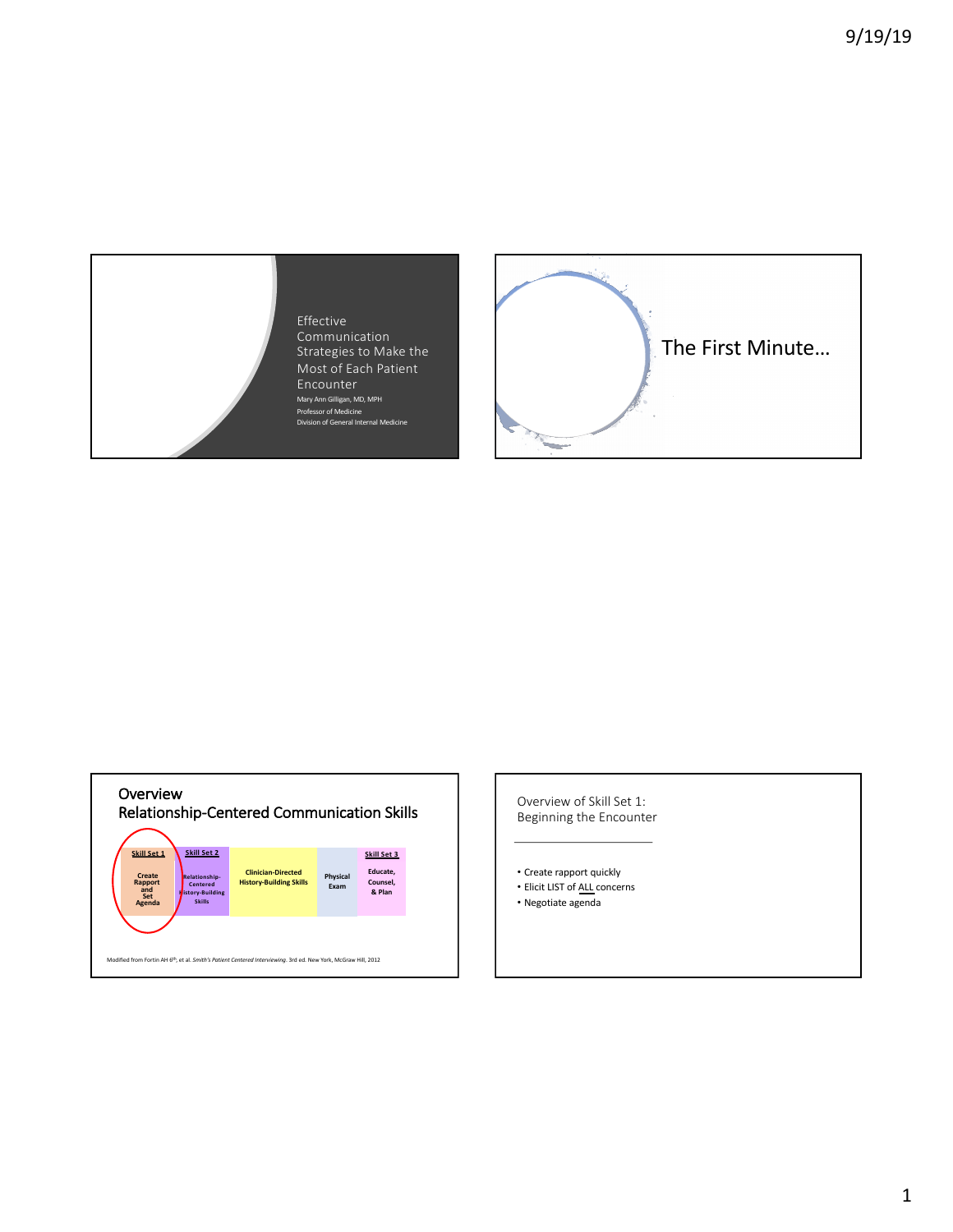

# Create Rapport Quickly

- Welcoming statement: *"I'm glad to meet you . . ."*
- Introduce yourself to everyone and explain your role
- Acknowledge wait time: *"I appreciate your patience…"*
- Attend to comfort and distractions: Sit down if possible
- Make a brief personal connection: *small talk before big talk*





- Each person has 1 minute to respond to the prompt below
- I will notify you when to start and when to switch

*Talk about a movie, TV show, book, or other media that you really enjoy and why*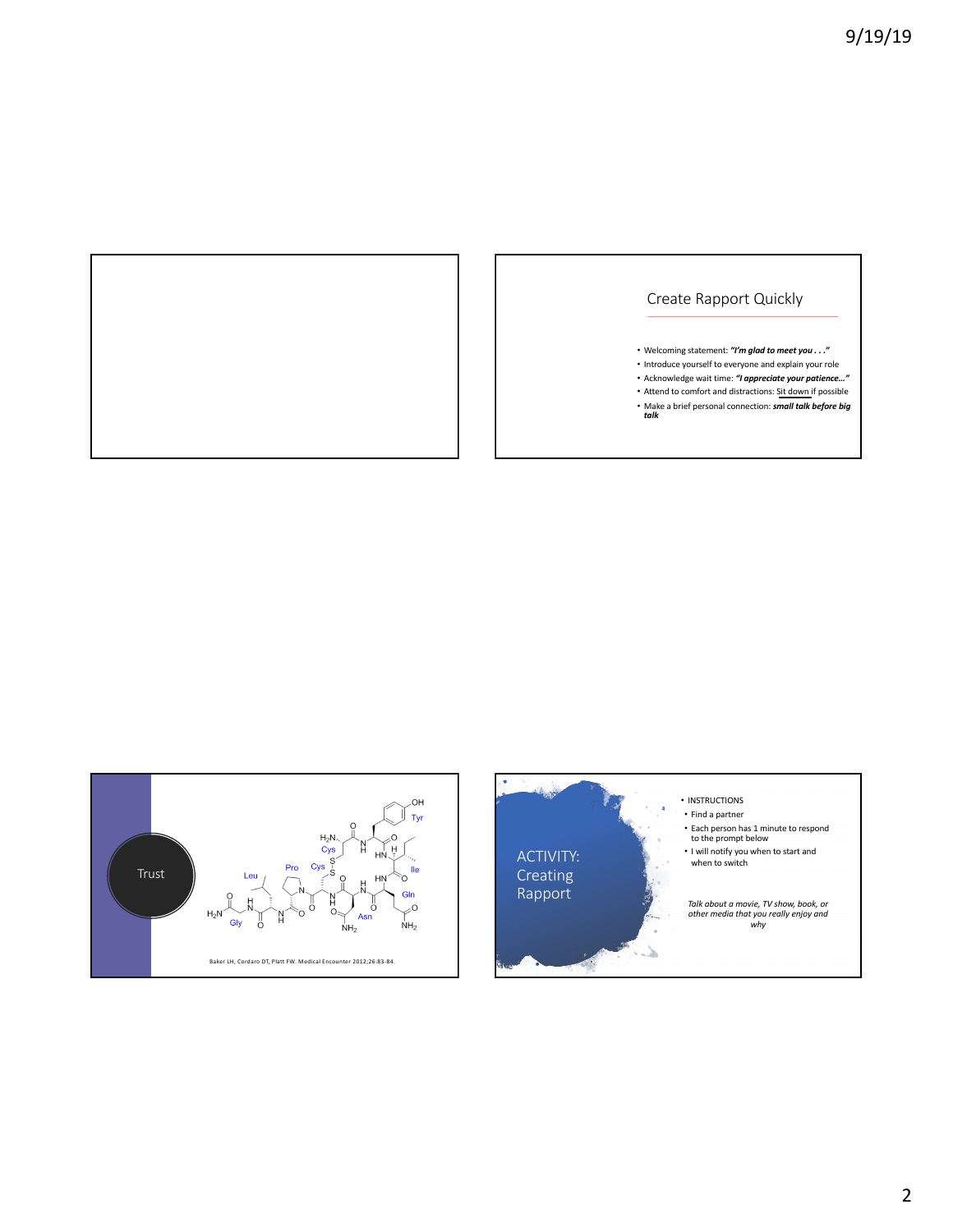### Minimize Communication Barriers

- Recognize language and/or culture
- Adjust for hearing impairments
- Introduce computer (if using) as "3rd person" in room
- Recognize emotion & stop typing

## Elicit List of ALL Items— BEFORE Delving into Any One Issue

Three evidence-based reasons:

- 1. How many items does the average patient bring?
- 2. People do not always state their "chief concern" first
- 3. Doing this up front makes you more efficient

Rey-Bellet S, et al, Health Communication. 2017; Frankel RM, et al, Psychiatr Rehabil J., 2013; Dang<br>BN, et al., BMC Medical Education, 2017; Sobczak K, et al., Health Communication, 2017; Langewitz<br>W, et al., BMJ, 2002;

### Elicit List of ALL Items

• Obtain a list of all issues (symptoms, concerns, expectations, requests) the patient wants to discuss.

*Let's start by getting a list of what you would like talk about today.*

• Acknowledge each item and ask *"What else?"* until no further concerns BEFORE delving further into HPI.

### Negotiate the Agenda

• Summarize the list of the patient's items • Add the clinician's list

≣

• Negotiate what to address now if too many agenda items to cover fully in time allotted